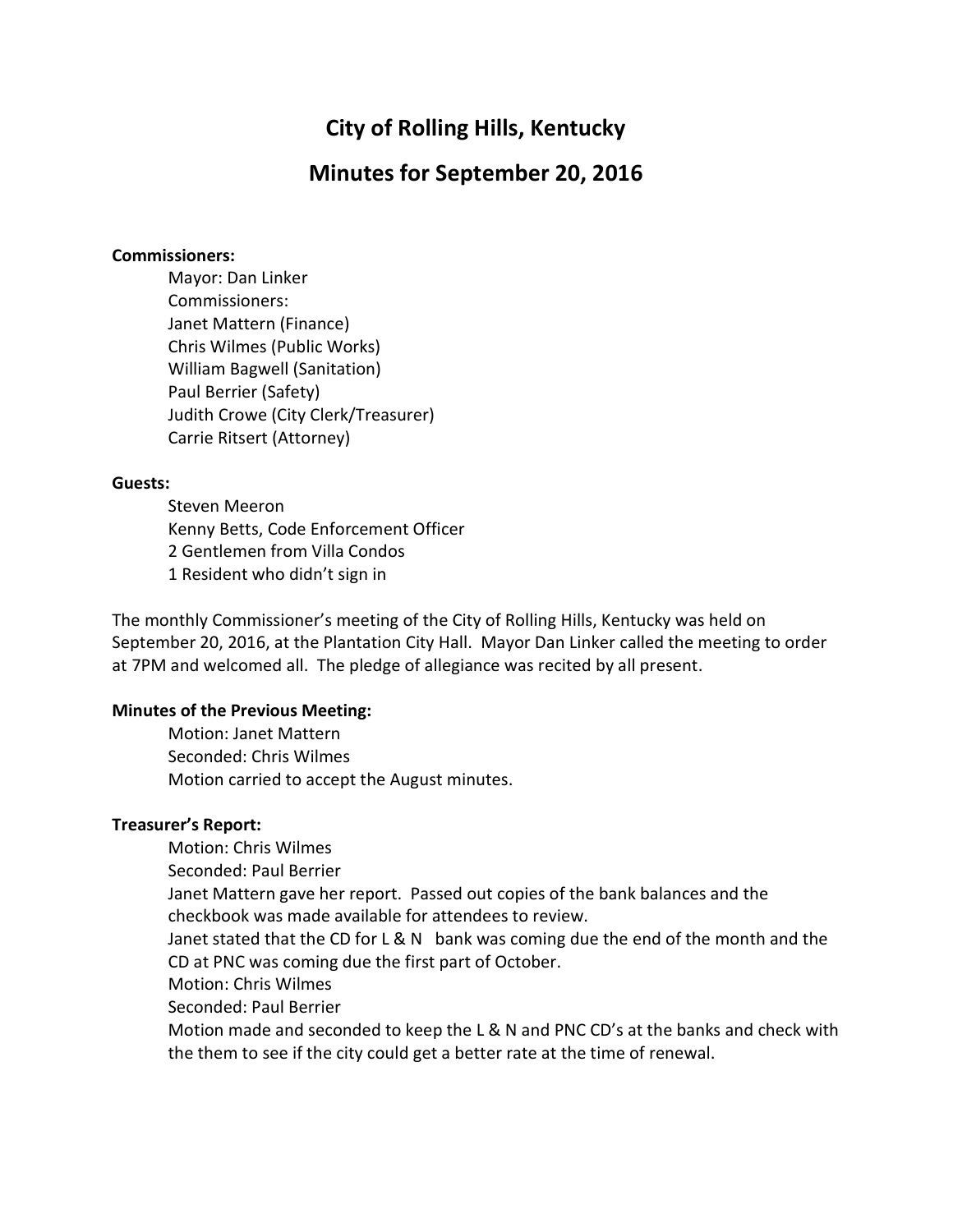# Municipal Orders:

Janet read the municipal orders. Motion: Chris WIlmes Seconded: William Bagwell Motion carried to approve the municipal orders.

#### City Attorney:

Carrie passed out the Public records form for everyone to sign and be held with the city records. She asked if everyone received and read the copy of the Open Meeting and Open Records from the State of Kentucky. She received a hard copy and gave it to the City for our records. Carrie had the first reading of Ordinance 11 and had some revisions that need to me made. Carrie will send a revised copy, read, and be ready to vote at the next meeting.

#### Sanitation:

William Bagwell gave his report.

#### Public Works:

Chris Wilmes gave his report. He stated that he had three (3) bids to repair the wiring at the front entrance. Wagner \$1357.00, Henderson \$1876.00 and Al Bright \$2250.00. They all stated that all the wiring from the front to the box needs to be replaced or we will still have the problem.

Motion: Janet Mattern moved to award the contract to Wagner Electric.

Seconded: William Bagwell

Motion carried to award the contract to Wagner Electric for the repair of the front entrance electric.

Janet Mattern stated that the Grounds Guys were not picking up the liter before the mowed the grass. They are not preforming to the contract.

# Safety:

Paul Berrier gave his report. He would like to have a safety meeting and discuss the safety proposal. Some of the dates need to be changed.

Paul was asked to get bids for the signs for the City. Saf-TI-Co sent in a bid for signs. He will contact Al Birch Signs and Eagle to get bids. Paul will send out the schedule for the patrol in the city.

#### Old Business:

2016-2017 Planning will stay on the agenda for the planning for the city. Rolling Hills logo, Dan is having the company to make some adjustments to the one they sent.

#### New Business:

Need bids for the ground maintenance for the upcoming winter and spring cuttings. The snow removal should state 20" from the intersection and all the mail roads. If you know anyone or companies that would be interested in doing our ground maintenance, contact them and get bids for the next year and bring to the next meeting.